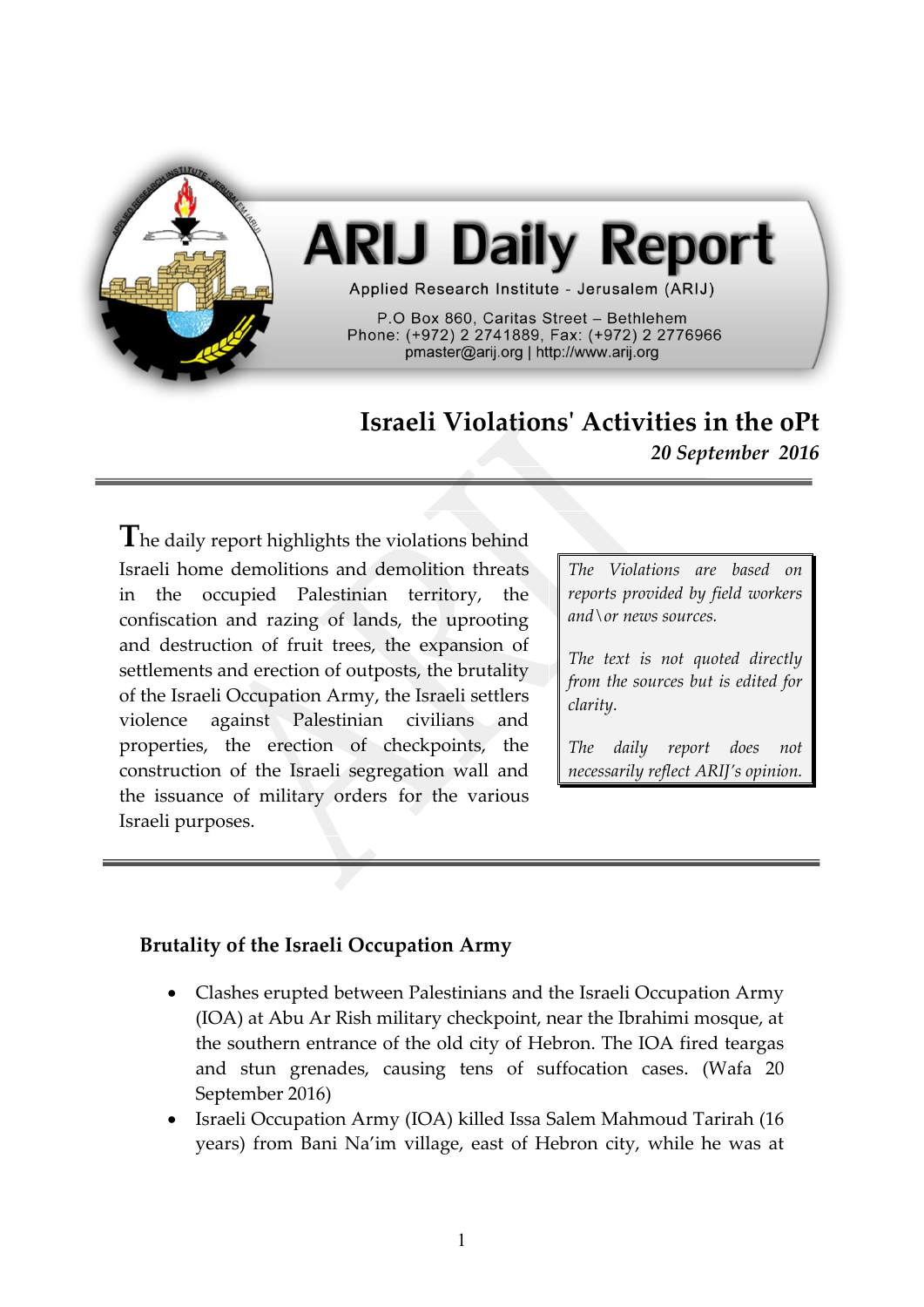Wadi Al Joz area, at the entrance of Bani Na'im village. (Safa & Maannews 20 September 2016)

- Clashes erupted between Palestinians and the Israeli Occupation Army (IOA) in Al Jalazoun refugee camp, north of Ramallah city, after the IOA invaded and searched tens of Palestinian houses. During the operation, the IOA arrested 6 Palestinians; identified as: Mujahed Salah 'Aliyan (16 years), Ali Omar Othman Nakhlah (25 years), Adi Mustafah Nakhlah (17 years), Yousif Sami Dar Musleh (16 years), Adi Majed Qatawi (18 years) and Osama Mustafah Al Hatab (15 years). (Wafa & Safa 20 September 2016)
- Israeli Occupation Army (IOA) stormed and toured between Palestinian houses in Al Kharouba neighborhood in Jenin city. (RB2000 20 September 2016)
- Israeli Occupation Navy opened fire at Palestinian fishing boats while they were sailing near Rafah shore, southwest of Gaza strip. (Sama News 20 September 2016)
- Israeli Occupation Jeeps and bulldozers staged 50 meters into agricultural land, located near the border fence, east of Al Khaza'a town, east of Khan Younis city, south of Gaza strip, and razed vast area of land. (Al-Quds 20 September 2016)
- Israeli Occupation Army (IOA) opened fire at Palestinian farmers while they were working in their lands, near the border fence, east of Khan Younis city, south of Gaza strip. (Wafa 20 September 2016)
- A Palestinian fisherman was injured after the Israeli Occupation Navy opened fire at him while he was sailing at As Sudaniya shore, northwest of Gaza city. (Wafa 20 September 2016)
- Clashes erupted between Palestinians and the Israeli Occupation Army (IOA) in Ad Dhahiriya town, south of Hebron city, after the IOA stormed and searched tens of Palestinian houses. (Safa 20 September 2016)
- Clashes erupted between Palestinians and the Israeli Occupation Army (IOA) in Ad Dhuheisha refugee camp, south of Bethlehem city. The IOA fired teargas grenades, and live and rubber bullets, causing tens of suffocation cases and the injury of three Palestinians. During the clashes, the IOA arrested Ramzi Abu 'Ajamiyah, Ahmed Fararjah and Mohammad Faris Fararjah. (Al-Quds 20 September 2016)

#### **Israeli Arrests**

 Israeli Occupation Army (IOA) arrested ten Palestinians and summoned Ayman Tareq Sarandah (13 years) to interview the Israeli Intelligence Police, after storming and searching their houses in Al Issawiya town in Jerusalem city. The arrestees were identified as: Hadi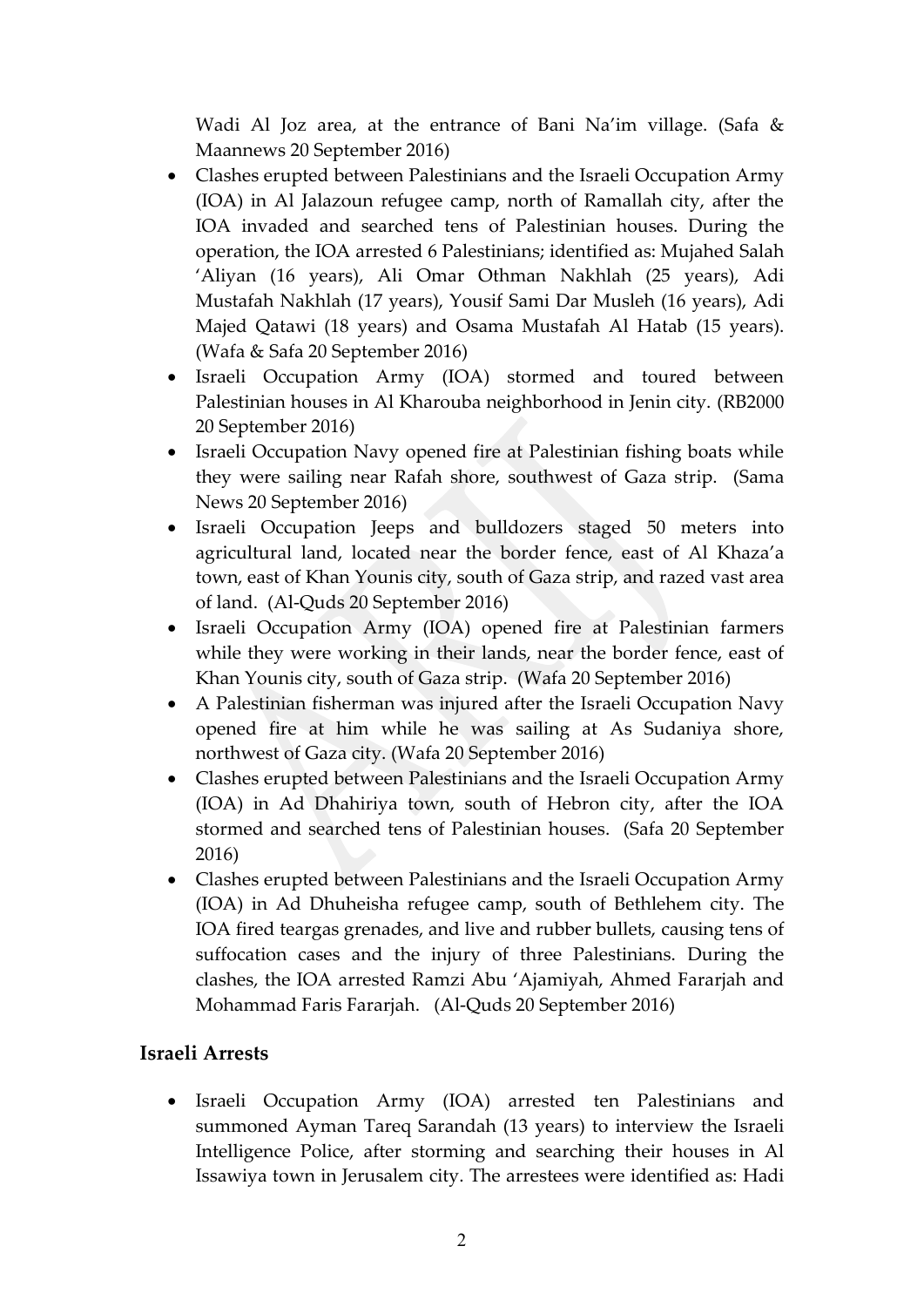Darbas (12 years), Rida Mohammad Abied (15 years), Daoud Yousif Atiyah (17 years), Mo'men Ma'mon Muhseen (15 years), Mansour Mahmoud, Shadi Muhesen, Musa 'Asaliyah, Hamouda Mohammad Hariz, Ahmed Atiyah, and Yassen Sobeh. (Maannews & RB2000 20 September 2016)

- Israeli Occupation Army (IOA) arrested Mus'ab Qassem Zayoud (34 years); a Palestinian journalist, after storming and searching his house in Silat Al Harithiya village, northwest of Jenin city. (Wafa 20 September 2016)
- Israeli Occupation Army (IOA) arrested Omar Khadir Ash Shakhsher (22 years) after raiding and searching his family house in Nablus city. Clashes erupted between Palestinians and the IOA. (Wafa 20 September 2016)
- Israeli Occupation Army (IOA) arrested Nafiz Mohammad 'Adili after storming his family house in Osarin village, south of Nablus city. (Wafa 20 September 2016)
- Israeli Occupation Army (IOA) arrested three Palestinians from Hebron city. Two of the arrestees were identified as: Mohammad Samir Hassan and Issam Ar Rajabi (14 years). (Wafa & RB2000 & Safa 20 September 2016)
- Israeli Occupation Army (IOA) detained for few hours a Palestinian girl while she was at Al Karantiya area in Hebron city. (Wafa 20 September 2016)
- Israeli Occupation Army (IOA) arrested two Palestinians after storming their houses in Ayda refugee camp, north of Bethlehem city. The arrestees were identified as: Ibrahim Mohammad Abu Srour (22 years), and Yassen Ma'mun Badir (17 years). Clashes erupted between Palestinians and the IOA. (Wafa 20 September 2016)
- Israeli Occupation Army (IOA) arrested Salamah Mohammad Taqatqiah (21 years) after storming his family house in Beit Fajjar village, south of Bethlehem city. (Wafa 20 September 2016)
- Israeli Occupation Army (IOA) summoned Ibrahim Atta Al Hrami (28 years) and Ali Soman to interview the Israeli Intelligence Police in Gush Etzion settlement bloc, after storming their house in Bethlehem city. (Al-Quds & Wafa 20 September 2016)
- Israeli Occupation Army (IOA) arrested three Palestinians after stopping them at a sudden checkpoint erected by the IOA at the Israli bypass road at the eastern part of Jenin city. The arrestees were identified as: Adam Mohammad Marshoud (22 years), Khalid Mohammad Abu Saif (22 years) and Samir Abed Ar Rahman Nasser (21 years). The IOA transferred the arrestees to unknown location. (Al-Quds 20 September 2016)